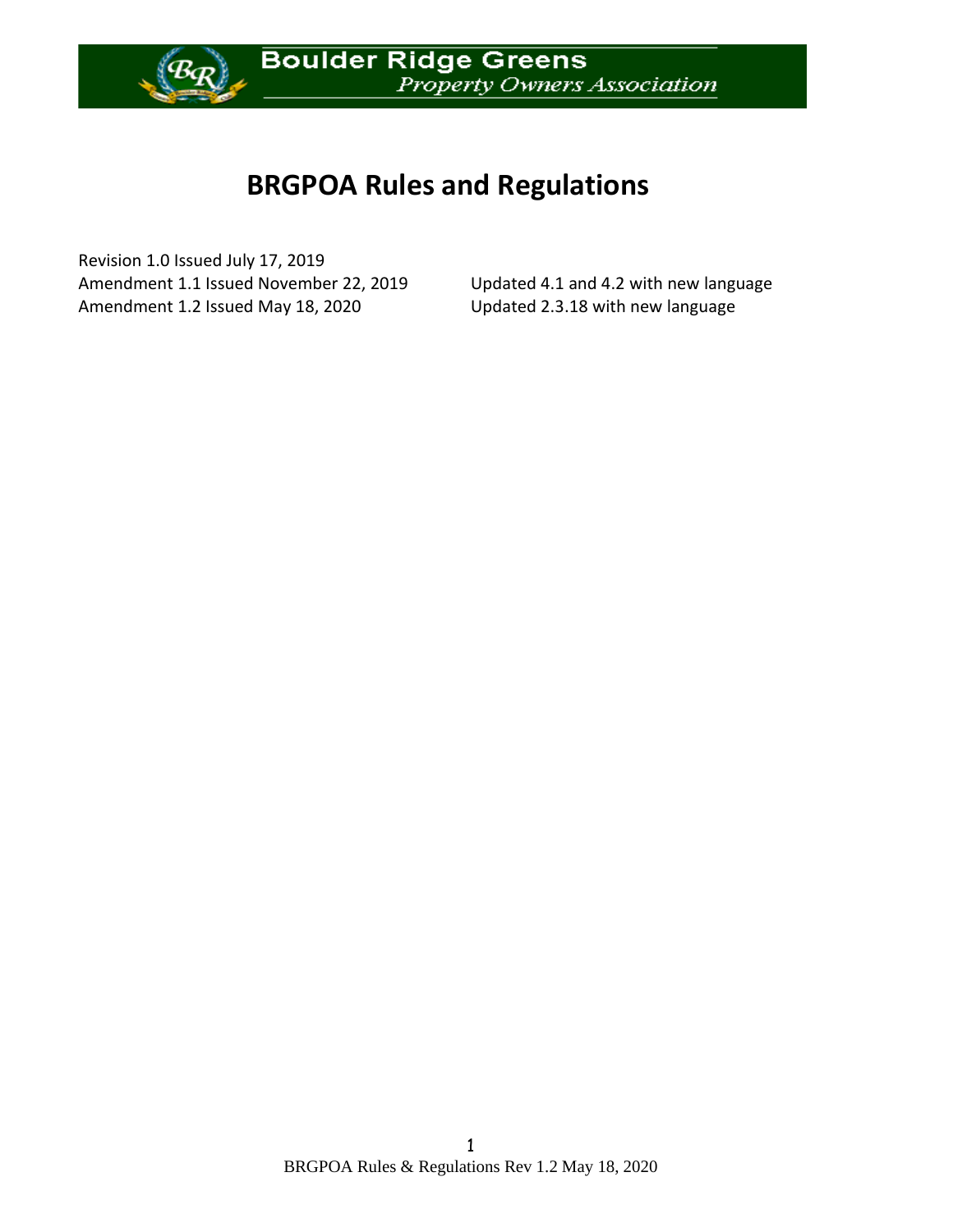# **Table of Contents**

- **1. INTRODUCTION**
- **2. RULES & REGULATIONS WITHIN THE LOT 2.1 GENERAL 2.2 APPEARANCE & MAINTENANCE OF THE DWELLING 2.3 APPEARANCE & MAINTENANCE OF THE PROPERTY LOT**
- **3. RULES & REGULATIONS WITHIN THE COMMON AREAS**
- **4. RULES & REGULATIONS FOR STREETS, PARKING, TRAFFIC CONTROL**
- **5. AMENDMENTS**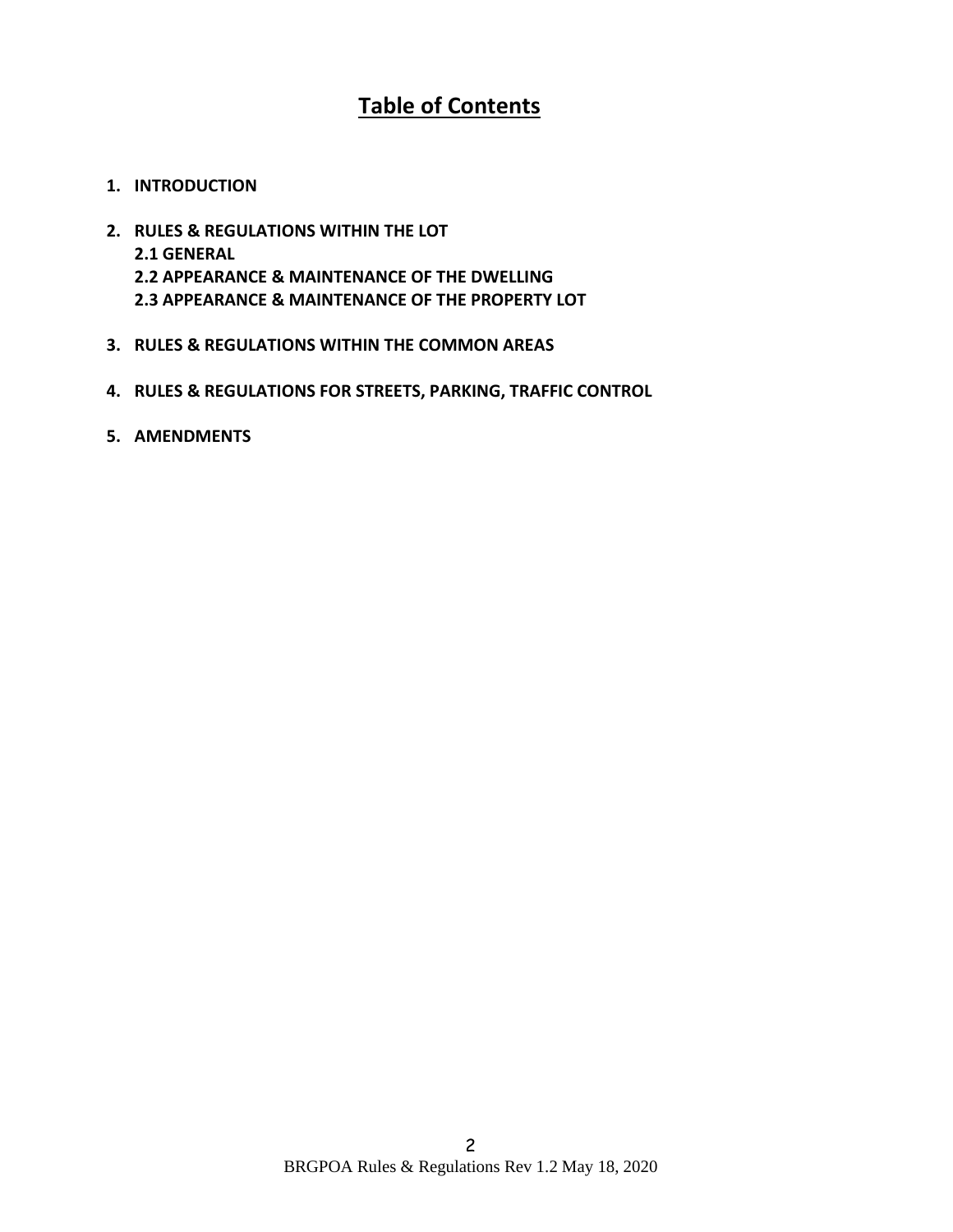## **1. INTRODUCTION**

In accordance with Section 10 of the Declaration of Covenants, the Board of Directors has established reasonable rules and regulations concerning the use of Lots, Dwellings, Greens of Boulder Ridge Areas and the Common Areas and facilities located thereon.

The following BRGPOA Rules and Regulations are an aggregation of rules and regulations directly provided by the Declaration of Covenants, the Architecture Guidelines and rules and regulations developed by the Board of Directors.

# **2. RULES & REGULATIONS WITHIN THE LOT**

The following rules and regulations govern the appearance and required maintenance of any structure or landscape feature within the individual Owner's property lot.

#### 2.1 GENERAL

- 2.1.1 In accordance with Section 12.09 of the Declaration of Covenants, each Lot and Dwelling shall be used for residential purposes only, and no trade or business of any kind may be carried on thereon.
- 2.1.2 In accordance with Section 12.09 of the Declaration of Covenants, Lease or rental of a Dwelling for residential purposes is not for less than the entire Dwelling and all the improvements thereon and is for a term of at least six (6) months, and shall be required to be in writing, and, prior to the commencement of any such lease, the Owner shall provide the Secretary of the Association and the managing agent of the Association, if any, with copies of such lease.
- 2.1.3 In accordance with Section 12.15 of the Declaration of Covenants, no animals, livestock, birds, bees or poultry of any kind shall be raised, bred or kept by any Owner upon any portion of the Development or on any Lot.
- 2.1.4 In accordance with Section 12.15 of the Declaration of Covenants, no structure for the care, housing or confinement of any pet shall be constructed or maintained on any part of the common Areas or on any Lot.
- 2.1.5 In accordance with Section 12.18 of the Declaration of Covenants, no Owners or other occupants of any portion of the Development shall repair or restore any vehicle of any kind upon or within any Lot, Dwelling or Greens of Boulder Ridge Area or within any portion of the Common Areas, except
	- (i) within enclosed garages or workshops or
	- (ii) for emergency repairs, and then only to the extent necessary to enable the movement thereof to a proper repair facility.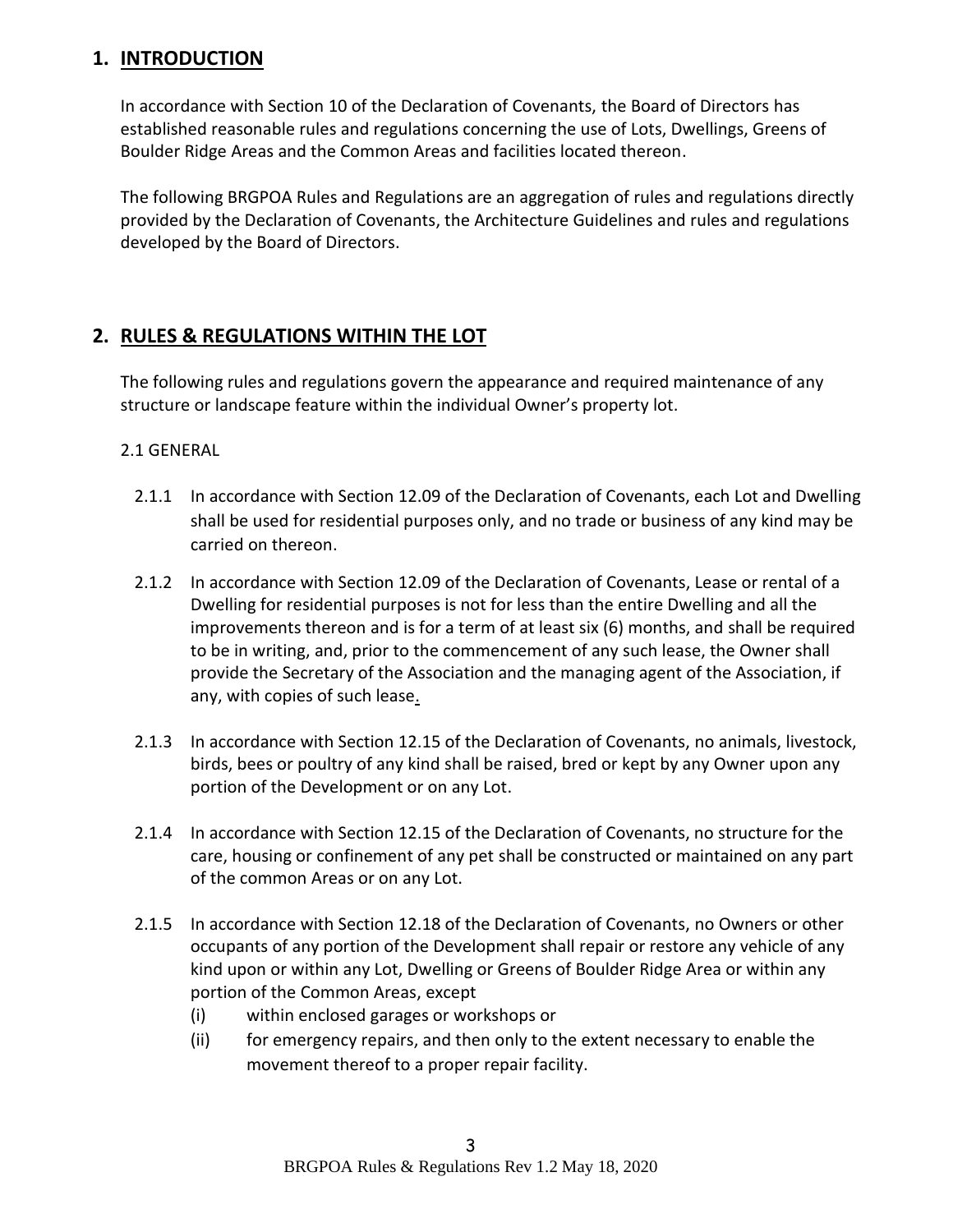- 2.1.6 In accordance with Section 12.20 of the Declaration of Covenants, no Lots or Dwellings may be sold under any time-sharing, time-interval or similar right-to-use programs
- 2.1.7 In accordance with Section 11.11 of the Declaration of Covenants. In the event an Owner sells, leases, mortgages or otherwise disposes of any Lot or Dwelling, the Owner must promptly furnish to the Association in writing the name and address of such purchaser, lessee, mortgage, or transferee.

#### 2.2 APPEARANCE & MAINTENANCE OF THE DWELLING

- 2.2.1 In accordance with Section 5.01 of the Declaration of Covenants, each Owner and Association shall be responsible for maintaining his or its Lot, Dwelling or Greens of Boulder Ridge Area or Common Area, as the case may be, in a neat, clean and sanitary condition, and such responsibility shall include the maintenance and care of all exterior surfaces of all Dwellings, buildings and other structures and all the lawns, trees, shrubs, hedges, grass and other landscaping.
- 2.2.2 Signs. In accordance with Section 12.11 of the Declaration of Covenants, no signs or advertising posters, real estate for sale/rent signs of any kind shall be permitted in any windows or on the exterior of any improvements. Exceptions include temporary warning or restrictions signs or signs for notices required by legal proceedings.
- 2.2.3 Holiday Decorations. Exterior holiday decorations including lighting, shall not be illuminated past 14 calendar days after the holiday, and completely removed within 60 calendar days after the holiday.
- 2.2.4 In accordance with Section 12.10 of the Declaration of Covenants. No window-mounted heating or air-conditioning units are permitted.
- 2.2.5 In accordance with Section 12.10 of the Declaration of Covenants. No foil or other reflective materials shall be used on any windows for sunscreens, blinds, shades or other purpose.
- 2.2.6 In accordance with Section 12.10 of the Declaration of Covenants. No projections of any type shall be placed or permitted to remain above the roof of any improvements except approved chimneys or vent stacks.

#### 2.3 APPEARANCE & MAINTENANCE OF THE PROPERTY LOT

- 2.3.1 Lawn/Grass Areas. Existing grass and lawn areas must be kept manicured, trimmed to a height of not more than six (6) inches and be clear of all weeds or unsightly vegetation.
- 2.3.2 Roadway Trees. Roadway trees shall be maintained by the property owner. Trees must be kept properly trimmed to avoid hazardous sight issues, blocking of roadway signs,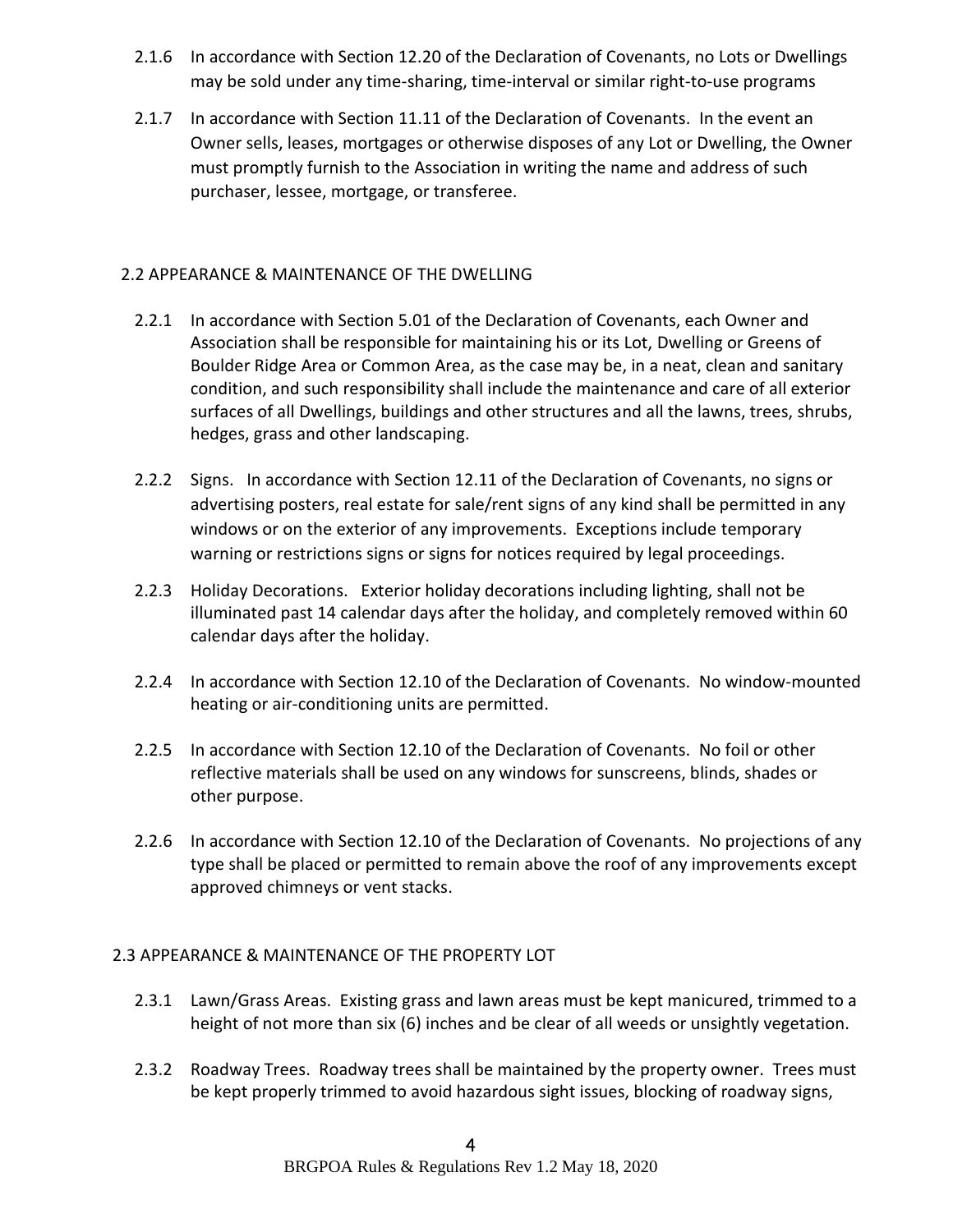and impedance to commercial and mail vehicles. Trees must be kept trimmed 8ft above the roadway surface. Dead and/or dying roadway trees must be removed and replaced.

- 2.3.3 Landscape Beds. Landscape beds must be kept manicured and free from weeds or unsightly vegetation.
- 2.3.4 Shrubs / Bushes. Shrubs / bushes must be kept manicured and free from causing any hazardous line of sight situation.
- 2.3.5 Removal of dead/dying plants, trees, or any other vegetation is the responsibility of the owner and must be accomplished within a reasonable time period.
- 2.3.6 Removal of Mature Trees. In accordance with Section 12.06 of the Declaration of Covenants. No Owner shall be entitled to cut, remove or mutilate any trees, shrubs, bushes or other vegetation having a trunk diameter of six (6) inches or more at a point of four (4) feet above ground level (DBH), without obtaining the prior approval of the Architectural Review Committee.
- 2.3.7 Driveways. In accordance with Section 3.8 of the Architectural Guidelines. An asphalt driveway is expected to be properly maintained and seal-coated periodically to maintain the aesthetics of the neighborhood.
- 2.3.8 Mailboxes. In accordance with Section 3.12 of the Architectural Guidelines. Mailbox posts shall be black iron style with black mailboxes. Mailbox posts and boxes must be in proper working order and must be painted with black paint.
- 2.3.9 Rubbish Accumulation. In accordance with Section 12.16 of the Declaration of Covenants. No rubbish or debris of any kind shall be dumped, placed or permitted to accumulate upon any portion of the Development.
- 2.3.10 Clotheslines. In accordance with Section 12.10 of the Declaration of Covenants. Outside clotheslines or other outside facilities for drying or airing clothes are specifically prohibited and shall not be erected, place or maintained
- 2.3.11 In accordance with Section 12.10 of the Declaration of Covenants. No clothing, rugs or other items be hung on any railing, fence, hedge or wall.
- 2.3.12 Fencing. In accordance with Section 3.14 of the Architectural Guidelines. No perimeter fencing of a lot is allowed. The only exceptions are buried invisible fences for pets, and fencing around swimming pools, therapy pools, spas and hot tubs.
- 2.3.13 Swimming Pools. In accordance with Section 3.10 of the Architectural Guidelines. No above ground pools are allowed, except for kiddie/temporary blowup pools 18-inch tall or less.
- 2.3.14 Maintenance Sheds. In accordance with Section 3.13 of the Architectural Guidelines. No maintenance sheds are allowed on the property.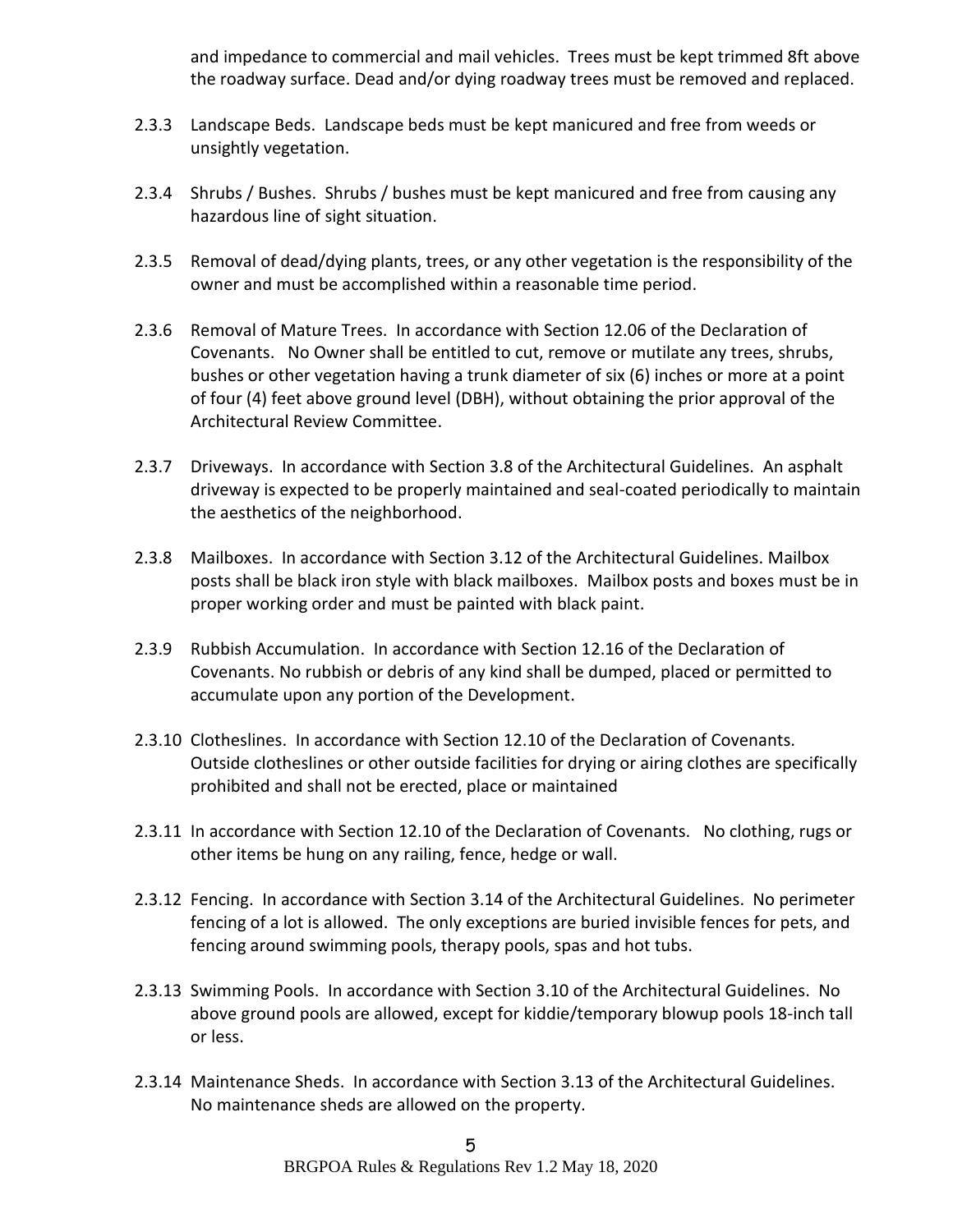- 2.3.15 Playground Equipment. In accordance with Section 3.15 of the Architectural Guidelines. Swing sets, slides, and similar playground equipment that require permanent or semipermanent installation must be constructed of wooden frame and is painted or stained in earth tones. Equipment constructed of metal frame is not allowed
- 2.3.16 Easement Maintenance. In accordance with Section 3.07 of the Declaration of Covenants. Owners of such Lots are required to perform such routine upkeep necessary to maintain the surface of the Drainage Easement area in a free and unobstructed condition, including mowing and removal of vegetation
- 2.3.17 Drainage Easement. In accordance with Section 3.07 of the Declaration of Covenants. An Owner may not change the grade of land included within the Drainage Easement area without the prior approval of the Board of Directors upon submission and review of appropriate plans or drawings depicting the proposed change in grade
- 2.3.18 Garbage/Recycling Containers. All containers stored on the exterior of the premises used for solid waste, landscape waste, or recyclables shall be kept at the rear or side of any premises or stored inside the garage.

# **3. RULES & REGULATIONS WITHIN THE COMMON AREAS**

- 3.1 Pets. In accordance with Section 12.15 of the Declaration of Covenants. Pets **shall** be under leash at all times when walked or exercised in any portion of the Common Areas.
- 3.2 Pet Waste. In accordance with Section 12.15 of the Declaration of Covenants. No pet **shall** be permitted to leave its excrement on any portion of the Common Areas, and the Owner of such pet shall immediately remove the same.
- 3.3 Pond Area. Operation of motorized vehicles, such as but not limited to, dirt bikes, motorcycles, motorized scooters, motorized bicycles, cars or trucks around the pond area is prohibited, except for maintenance purposes.
- 3.4 Pond Area. Swimming or wading into the pond is prohibited.
- 3.5 Pond Area. Boating of any form is prohibited, except for maintenance purposes.
- 3.6 Pond Area. Skating or walking on the pond when its frozen is prohibited.
- 3.7 No structure of any type is to be erected on any of the Common areas.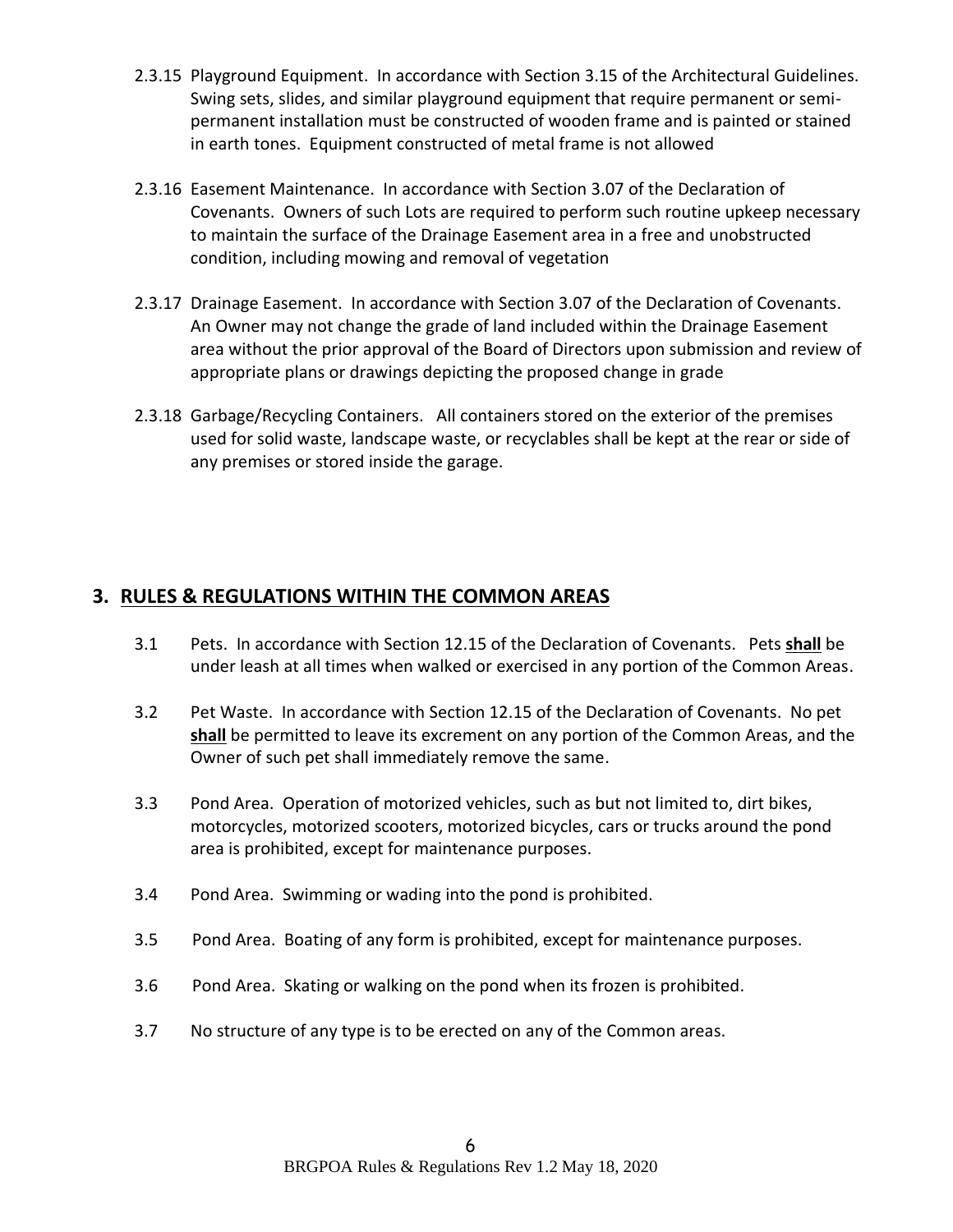# **4. RULES & REGULATIONS FOR STREETS, PARKING, TRAFFIC CONTROL**

In accordance with Section 12.21 of the Declaration of Covenants. All vehicular traffic on the private streets and roads in the Development shall be subject to the provisions of the laws of the State of Illinois and the Village of Lake in the Hills concerning operation of motor vehicles on public streets.

In addition to the State of Illinois and the Village of the Lake in the Hills ordinances and laws, the Association has established the following supplemental Rules and Regulations governing the streets, parking, and traffic control for the Development.

- 4.1 Not Used. Intentionally left blank.
- 4.2 Not Used. Intentionally left blank.
- 4.3 Vehicle Storage. Outside storage or outdoor parking upon any Lot, Dwelling or Greens of Boulder Ridge Area or within any portion of the Common Areas is prohibited for the following vehicles:
	- (i) mobile home
	- (ii) trailers (either with or without wheels)
	- (iii) motor home
	- (iv) tractor (lawn mower or other)
	- (v) truck (other than pick-up trucks)
	- (vi) Commercial vehicles of any type
	- (vii) camper
	- (viii) motorized camper or trailer
	- (ix) boat or other watercraft
	- (x) boat trailer
	- (xi) motorcycle
	- (xii) motorized bicycle
	- (xiii) motorized go-cart
	- (xiv) golf cart
- 4.4 Licensed Drivers. In accordance with Section 12.21 of the Declaration of Covenants. Only drivers licensed to operate motor vehicles by the State of Illinois or by any other state in the United States **may** operate any type of motor vehicle, *including golf carts*, within the Development.
- 4.5 Operations of Motor Vehicles. In accordance with Section 12.21 of the Declaration of Covenants. All vehicles of any kind and nature which are operated on the streets in the Development **shall** be operated in a careful, prudent, safe and quiet manner and with due consideration for the rights of all residents of the Development.